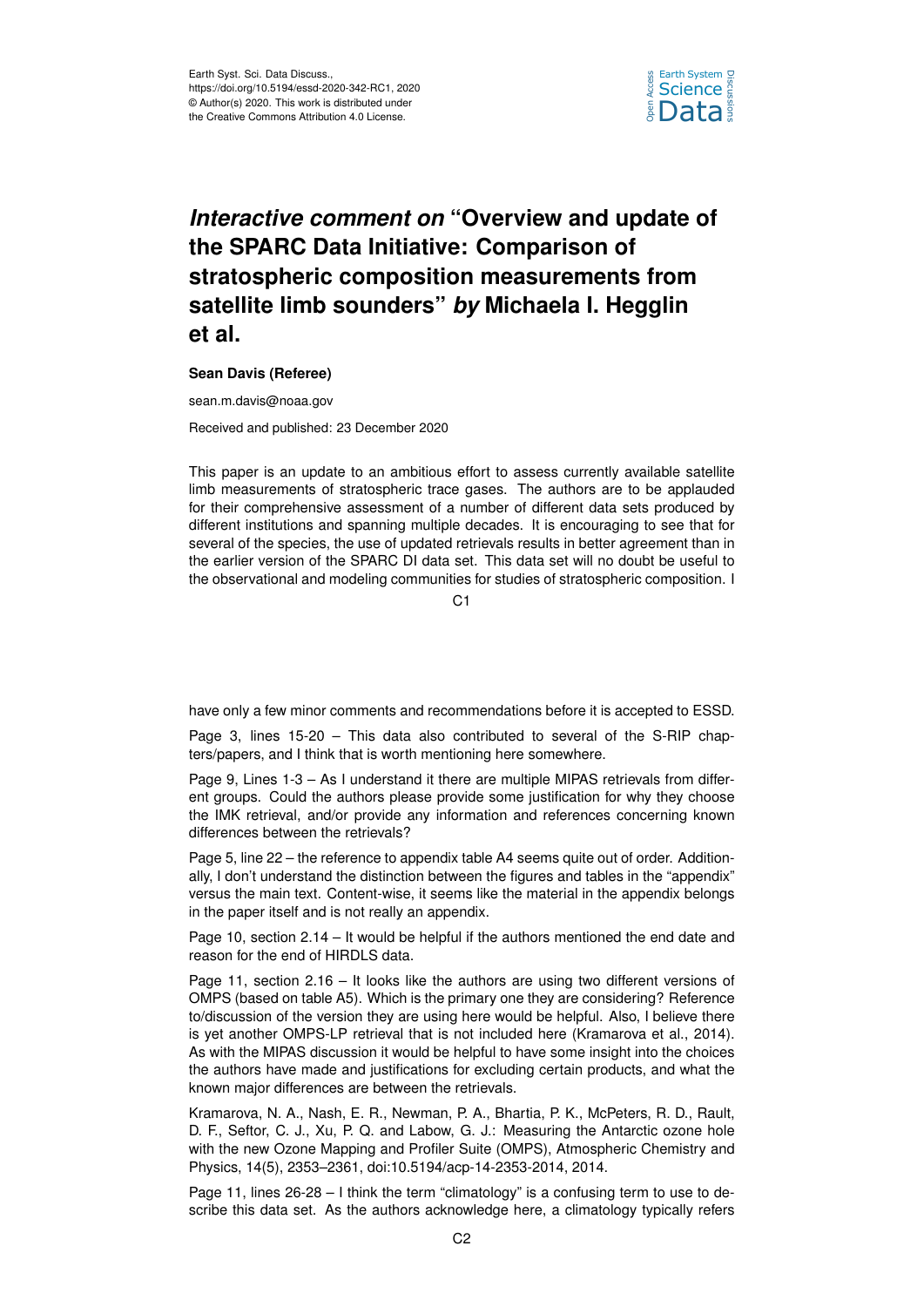to some long term mean state. But in this paper, "climatology" is being used to describe a time series. The authors also use the term "climatology" (e.g., "climatological approach") as a stand in for "gridded data set" when contrasting their approach to profile-to-profile coincident comparisons (e.g., sentence starting line 28). I also find this terminology confusing. The data set the authors have produced is a gridded time series data set, and I think it is more accurate to describe it as such.

Page 11, starting line  $28 -$  It seems as though one of the main advantages of the approach used here (comparing gridded data sets) is that all data from each sensor are used in the comparison, as opposed to profile-profile comparisons where some profiles simply don't meet the chosen coincidence criteria. I believe this is the reduction in random error the authors are referring to here. However, this benefit must be weighed against the sampling bias (e.g., as addressed in Toohey et al 2013) that is introduced when one grids data. It's not totally obvious how these two factors compete, and some acknowledgement of this balance would be appreciated.

Page 12, line 16 – What do the authors mean by hybrid log-linear here? Do you mean interpolating the log VMR linearly in altitude, or interpolating the VMR linearly in log pressure? I'm guessing the latter, but please clarify.

Page 12 lines 16-20 – It appears as though the authors are using the most convenient method for converting to VMR on a pressure grid for each individual data set. I don't mean to belittle this approach because it would be a rather Herculean task to use a common data source for all the different instruments. And even then some of the retrievals may use p/T in their retrieval "upstream" of what is available to the public. Nevertheless, I think it is important to recognize that this grid conversion using different ancillary data as a possible source of uncertainty. I am not aware of any work that has attempted to quantify this source of uncertainty, but any additional discussion or references related to this issue would be very helpful.

Page 14, paragraph line 17 – 22 – This paragraph doesn't make any sense and should

C3

probably be removed. It is addressing some evaluation that is not shown in the paper, and doesn't really even explain what the result is from this evaluation.

Page 15, line 25 – spectroscopical -> spectroscopic

Page 15, line 30 – considerable -> considerably

Page 16, line 22 – The Wang et al paper is now published

Page 16, lines 22-24 – The altitude registration problem is easily corrected, as outlined in the appendix of Wang et al 2020. The authors should implement this correction.

Page 17, line 31 – "also slightly" -> "also has slightly"

Page 21, line 25 – "mechanism" -> "mechanisms"

Page 22, line 5 – I think you mean "time" here instead of "date"

Page 24, line 19 – this paragraph ends abruptly. Can you say something about how this compares to SPARC 2017, as is done for the other species?

Page 23, line 23-25 – This is a run on sentence.

Table A5 – as previously mentioned, Wang et al. paper has been published now.

Table A6 – should cite Davis et al. for the SAGE III/ISS water vapor

Davis, S. M., Damadeo, R., Flittner, D., Rosenlof, K. H., Park, M., Randel, W. J., et al. (2020). Validation of SAGE III/ISS solar water vapor data with correlative satellite and balloonâAT Roorne measurements. Journal of Geophysical Research: Atmospheres, 125, e2020JD033803. https://doi.org/10.1029/2020JD033803

Data versions questions:

In general it is preferable to use the newest data set from each satellite. There is a new Aura MLS version 5 data set, which I assume will become the widely adopted version of the data to use. Could this be included in the data set? Similarly, there is a